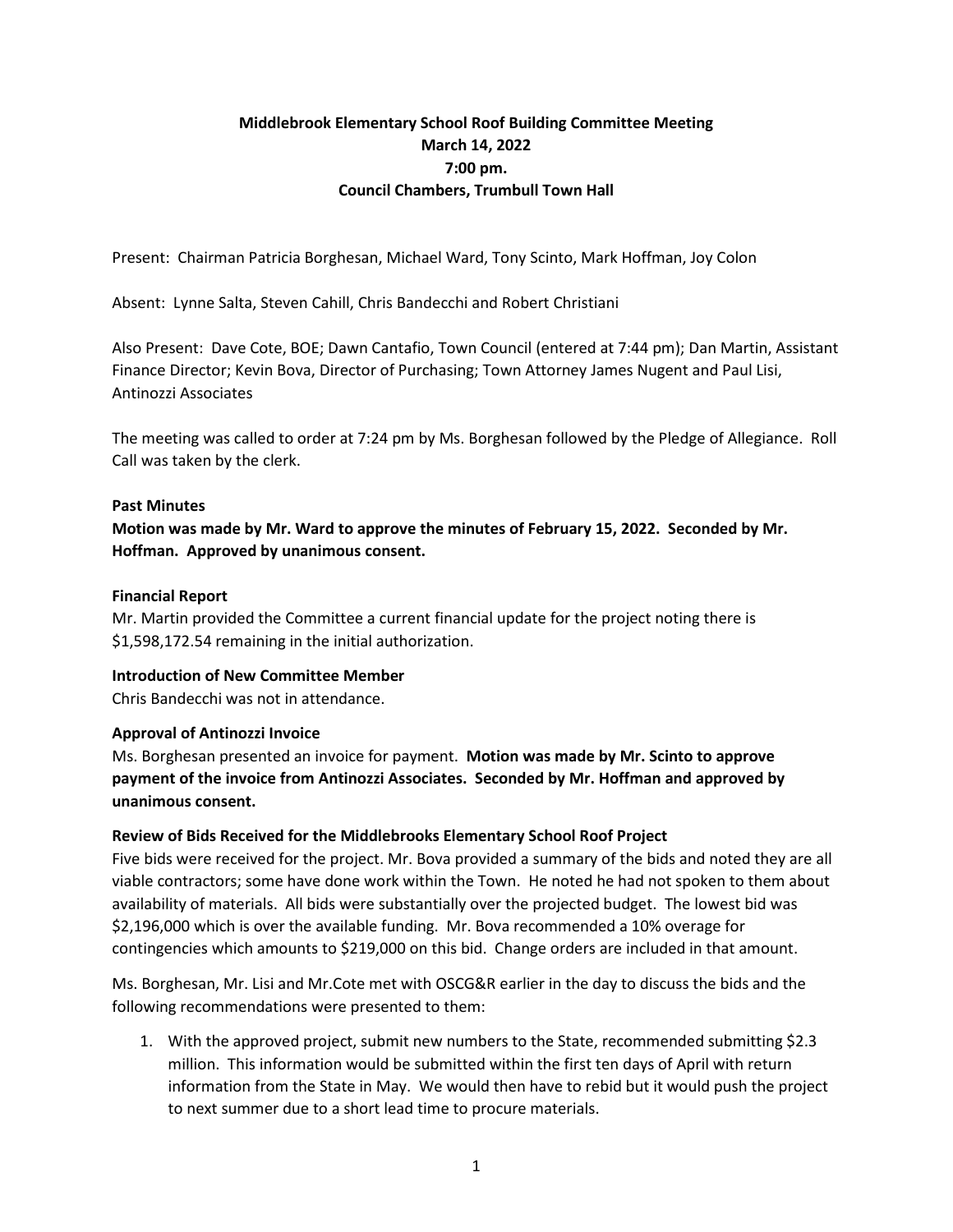- 2. Plan on the project to be done in the summer of 2023 and submit a bid with the new numbers now factoring in an additional small increase on top of the \$2.3 million so that if the numbers go up over the fall, there would be some protection when it went out to bid. This option was the least recommended by OSCG&R.
- 3. Come back to them in January with numbers from reaching out to contractors in December and submit numbers that are more current. The State assured the Committee members it would be a quick turn-around. Everything is already in place. The State would not need new Board of Education resolutions or Town Council resolutions. They would need the School Safety State Form SEG90000 and new numbers.

Mr. Cote noted the Committee cannot get bids before the grant application is approved by the State. The suggestions were to apply for the grant right away after funding is approved for the greater amount by the Town Council or hold off until January. The State preferred applying for the grant in January but that would put us in the same time frame we are in now that does not give enough time to bid for contractors for a summer project.

The issue is the longer we wait the more expensive the project will get whether the State pays for it or the Town.

Ms. Borghesan noted an option was the withdrawal from the State grant process and to fund the project through the Town. A decision needs to be made whether to withdraw from the State and try to get the work completed this summer or to push this project off to 2023. It was noted the State will reimburse the Town at 34%.

Mr. Bova recommended the bids be submitted in September or October with a hold on the price until the summer and, if there is a force majeure, that can be addressed.

Material acquisition was discussed. Mr. Lisi noted the low bid contractor cannot do the project this summer because of material issues. One other bidder said they could commit for this summer; others had not been contacted at the time of the meeting. Insulation procurement remains a problem.

Ms. Borghesan questioned the process moving forward with supplemental funding. First steps are to approach the Board of Finance and then the Town Council. The request would be for \$700,000 minimum as it is based on lowest bidder who cannot commit to summer 2022. Taking the deduct would lower the amount. Discussion was held regarding the State reimbursement rate.

Mr. Cote noted the roof is 30 years old, under no warranties, is leaking and repairs in 2019 cost over \$8,000. Discussion was held regarding funding part of the project through the town and compartmentalize the job. Mr. Lisi and Mr. Cote didn't know if the State would approve this as they most likely would consider it one project. Phasing is not an option as the State would look at the total cost.

Mrs. Cantafio entered the meeting at 7:44 pm.

Ms. Borghesan stated she understood there is no appetite for funding at this level but the town has a responsibility to the citizens to provide a school building that is appropriate for learning. Mr. Nugent discussed availability of funding and clarified there is a difference between the town funding the project by itself and the town agreeing to fund the difference in the increased price minus the 34% from the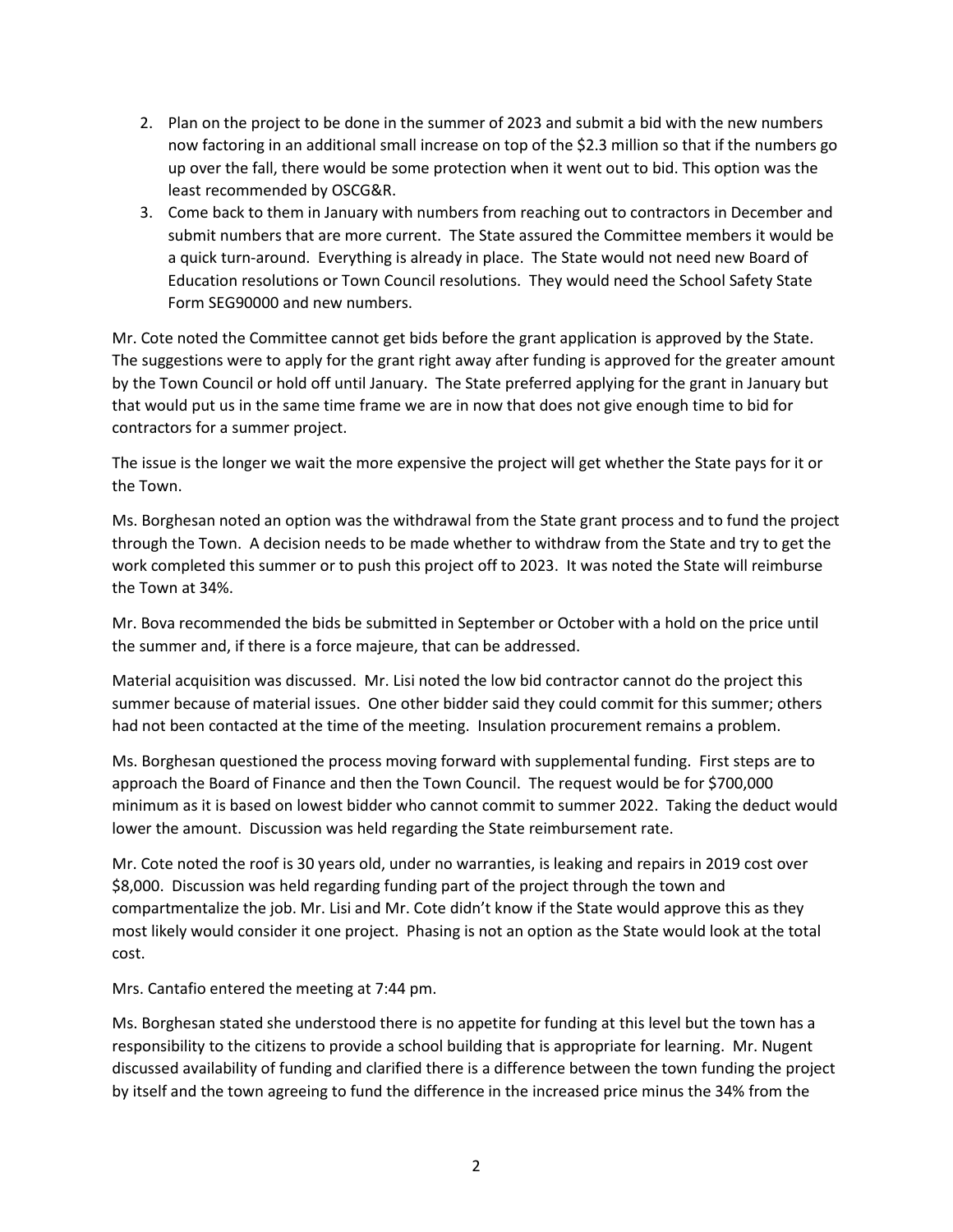State. There is definitely a need for the roof but 100% funding by the Town would be difficult at this time. The OSCG&R is currently dealing with a situation within their organization and there is no flexibility with them with regards to this grant application. Ms. Borghesan clarified the steps involved moving forward. She noted they would ask for the difference between what was approved and \$2.3 million. If funding is approved, they would complete and submit the application to the State showing them the approval for the additional funding. When a response is received, they would go through the bidding process again and once the bids are in, a contractor would be chosen and submit to the State for approval. A contract would be signed and part of the contract would be committing the contractor to abide by the price submitted unless there is a force majeure incident.

Mr. Martin discussed capital budget funding noting the plan is done in January for the Town. He discussed an option that would keep the project within budget but, with the bids coming in over the 10% allowed, this is not a viable solution as they are still required to withdraw the application due to the estimate being too low. The State needs to see bid numbers within the 10% allowance before they will approve. We need to rebid in this circumstance as we have to prove to the State that we have sufficient funding.

**Motion was made by Mr. Ward to postpone doing the roof at Middlebrook until 2023 based on the bids received. Seconded by Mr. Hoffman and approved by unanimous consent.** Discussion was held regarding a plan of action. This would include submission of a new application to OSCG&R with new numbers, go before the Board of Finance and Town Council and update them on the situation and ask them for a supplemental appropriation. Mr. Scinto questioned if the funding was bonded under the Town or BOE. Mr. Martin noted it is under the BOE funding authorization. Is there any funding remaining from other projects that could be transferred to cover the expense? Mr. Martin noted there is a potential to move funding but the project needs to be rebid which makes it a moot point. Plan would include submission of the new grant after funding is approved as this needs to be included for the State approval. Time line would be funding approval in April/May with State approval over the summer and bids out in the Fall.

**Motion was made by Mr. Scinto that the Committee recommend we approach the Town Board of Finance and Town Council for authorization for additional bonding based on a new projected cost of \$2.4 million. Seconded by Mr. Ward and approved by unanimous consent.**

**Motion was made by Mr. Hoffman that we withdraw the grant application from OSCG&R. Seconded by Ms. Colon. Discussion. Mr. Hoffman amended his motion to read that the Superintendent withdraw, through the Board of Education, the current application. Seconded by Ms. Colon and approved by unanimous consent. Mr. Hoffman withdrew his original motion.**

# **Timing of Project**  Timing previously discussed.

# **Next Step**

It was noted from the meeting with the State that they would accept the original resolution from the Town Council that allowed them to seek a grant. They need a revised grant with a new estimated number.